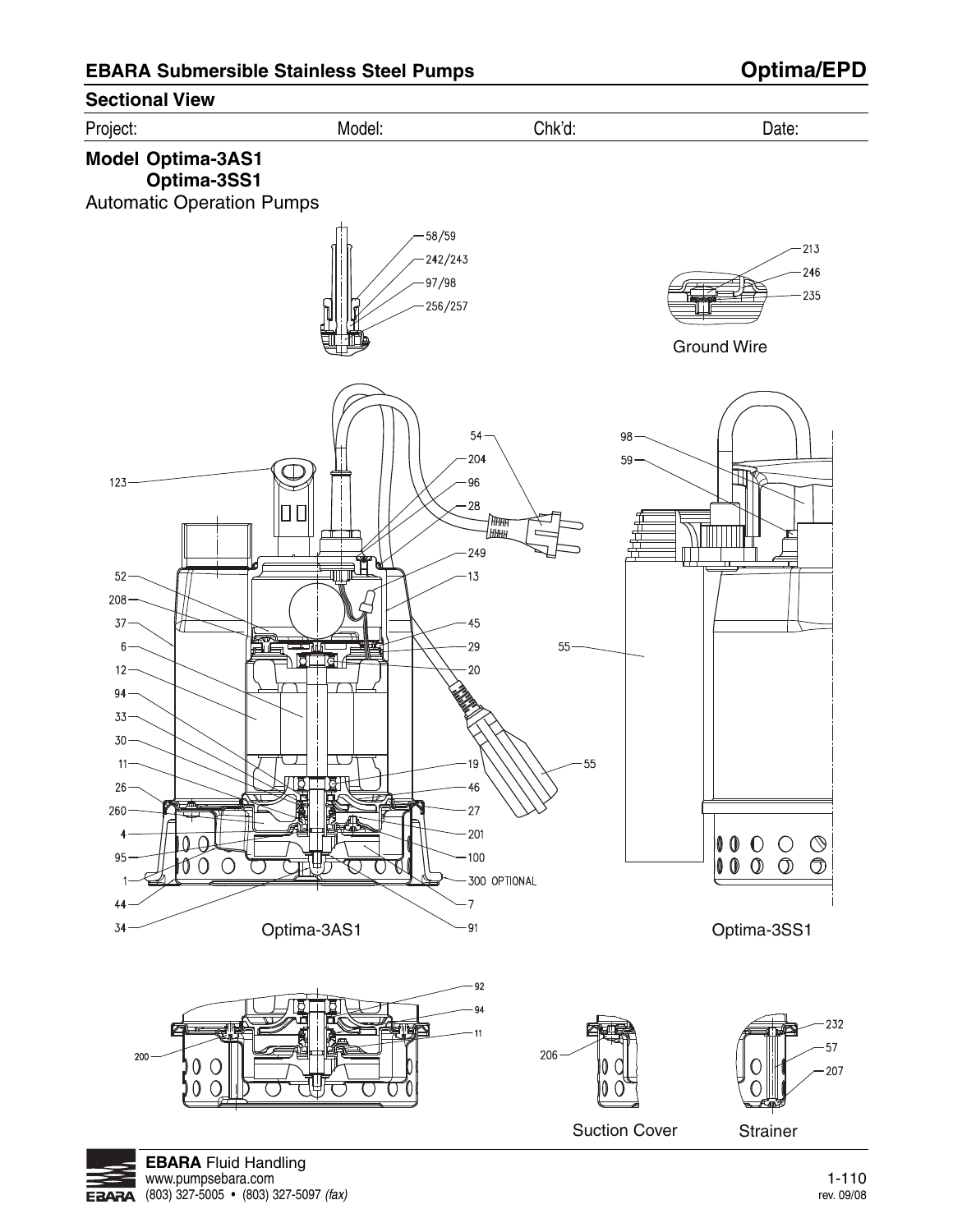## **Sectional View – Part Number Reference**

Project: Model: Chk'd: Date:

**Model Optima-3AS1 Optima-3SS1 Optima-3MS1**

Part Number Reference

| N°             | <b>PART NAME</b>         | <b>MATERIAL</b>                      | STANDARD                           | Qty.             |
|----------------|--------------------------|--------------------------------------|------------------------------------|------------------|
| 1              | Suction cover            | EN 1.4301 (AISI 304)                 | $\overline{\phantom{a}}$           | 1                |
| 4              | Casing cover             | EN 1.4301 (AISI 304)                 | $\overline{\phantom{m}}$           | 1                |
| 6              | Shaft with rotor         | EN 1.4305 (AISI 303)                 |                                    | 1                |
| $\overline{7}$ | Impeller                 | PPE+PS-HI-GF20                       |                                    | 1                |
| 11             | Mechanical seal          |                                      | $\overline{\phantom{a}}$           | 1                |
| 12             | Motor frame with stator  | EN 1.4301 (AISI 304)                 | $\overline{a}$                     | 1                |
| 13             | Motor cover              | PP-GF30                              | $\overline{a}$                     | 1                |
| 19             | Lower ball bearing       |                                      | L,                                 | 1                |
| 20             | Upper ball bearing       |                                      | $\overline{a}$                     | 1                |
| 21             | Adjusting ring           | $\overline{\phantom{a}}$             | $\qquad \qquad \blacksquare$       | 1                |
| 23             | Capacitor                |                                      | L,                                 | 1                |
| 26             | $O$ -ring                | <b>NBR</b>                           | Ĭ.                                 | 1                |
| 27             | O-ring                   | <b>NBR</b>                           | $\overline{a}$                     | 1                |
| 28             |                          | <b>NBR</b>                           |                                    | 1                |
| 29             | O-ring                   |                                      | $\qquad \qquad \blacksquare$<br>L. | 1                |
|                | O-ring                   | <b>NBR</b>                           |                                    |                  |
| 30             | Washer                   | EN 1.4301 (AISI 304)                 | $\overline{a}$                     | 1                |
| 33             | Seeger ring              | Carbon steel TC80                    | <b>UNI 7435</b>                    | 1                |
| 34             | Impeller nut             | A2 - 70 UNI 7323                     | <b>UNI 5721</b>                    | 1                |
| 37             | Outer casing             | EN 1.4301 (AISI 304)                 |                                    | 1                |
| 44             | <b>Strainer</b>          | EN 1.4301 (AISI 304)                 | L,                                 | 1                |
| 45             | Upper bearing housing    | EN 1706 AC-46000 D                   | ÷,                                 | 1                |
| 46             | Lower bearing housing    | EN 1706 AC-46000 D                   | $\overline{a}$                     | 1                |
| 52             | Terminal insulating base | PA <sub>6</sub>                      | $\overline{a}$                     | 1                |
| 54             | Power cable              |                                      | $\overline{\phantom{a}}$           | 1                |
| 55             | Switch                   |                                      |                                    | $\mathbf{1}$     |
| 57             | Spacer                   | EN 1.4301 (AISI 304)                 | $\overline{\phantom{a}}$           | 2                |
| 58             | Power cable connector    | PA66-GF30                            | $\overline{\phantom{a}}$           | 1                |
| 59             | Switch cable connector   | PA66-GF30                            | $\overline{a}$                     | 1                |
| 91             | Washer                   | EN 1.4301 (AISI 304)                 | -                                  | 1                |
| 92             | Lip seal                 | <b>NBR</b>                           | $\qquad \qquad \blacksquare$       | 1                |
| 94             | Shaft sleeve             | EN 1.4305 (AISI 303) ceramic coated  | $\overline{\phantom{m}}$           | 1                |
| 95             | O-ring                   | <b>NBR</b>                           | $\qquad \qquad \blacksquare$       | 1                |
| 96             | $O$ -ring                | <b>NBR</b>                           | $\overline{\phantom{a}}$           | 1                |
| 97             | Power cable boot         | <b>NBR</b>                           | $\overline{\phantom{a}}$           | 1                |
| 98             | Switch cable boot        | <b>NBR</b>                           | $\overline{\phantom{a}}$           | 1                |
|                | 100   O-ring             | <b>NBR</b>                           | ÷,                                 | 1                |
|                | 123 Handle               | РP                                   |                                    | 1                |
|                | 200 Screw                | A2 - 70 UNI 7323                     | <b>UNI 7687</b>                    | 4                |
|                | 201 Screw                | A2 - 70 UNI 7323                     | <b>UNI 7687</b>                    | 1                |
|                | 204 Screw                | A2 - 70 UNI 7323                     | <b>UNI 7687</b>                    | 1                |
|                | 206 Screw                | A2 - 70 UNI 7323                     | <b>UNI 7687</b>                    | 3                |
|                |                          |                                      |                                    |                  |
|                | 207 Screw<br>208 Screw   | A2 - 70 UNI 7323<br>A2 - 70 UNI 7323 | <b>UNI 7687</b>                    | 2                |
|                |                          |                                      | <b>UNI 7687</b>                    | 3                |
|                | 213 Screw                | A2 - 70 UNI 7323                     | <b>UNI 7687</b>                    | 1                |
|                | 232 Washer               | PA <sub>6</sub>                      | $\blacksquare$                     | 2                |
|                | 235 Washer               | <b>Zinked Steel</b>                  | UNI 8842                           | 1                |
|                | 242 Washer               | EN 1.4301 (AISI 304)                 | $\overline{\phantom{a}}$           | 1                |
|                | 243 Washer               | EN 1.4301 (AISI 304)                 | $\overline{a}$                     | 1                |
|                | 246 Ground wire          |                                      | $\overline{a}$                     | 1                |
|                | 256 Cable holder         | ÷.                                   | $\frac{1}{2}$                      | 1                |
|                | 257 Cable holder         | -                                    | $\overline{\phantom{a}}$           | 1                |
| 260 Oil        |                          | Esso Marcol 152                      | $\overline{\phantom{m}}$           | 40 <sub>cc</sub> |
| 300            | Minimum suction system   | Thermoplastic elastomer vulcanizate  | $\overline{\phantom{a}}$           |                  |

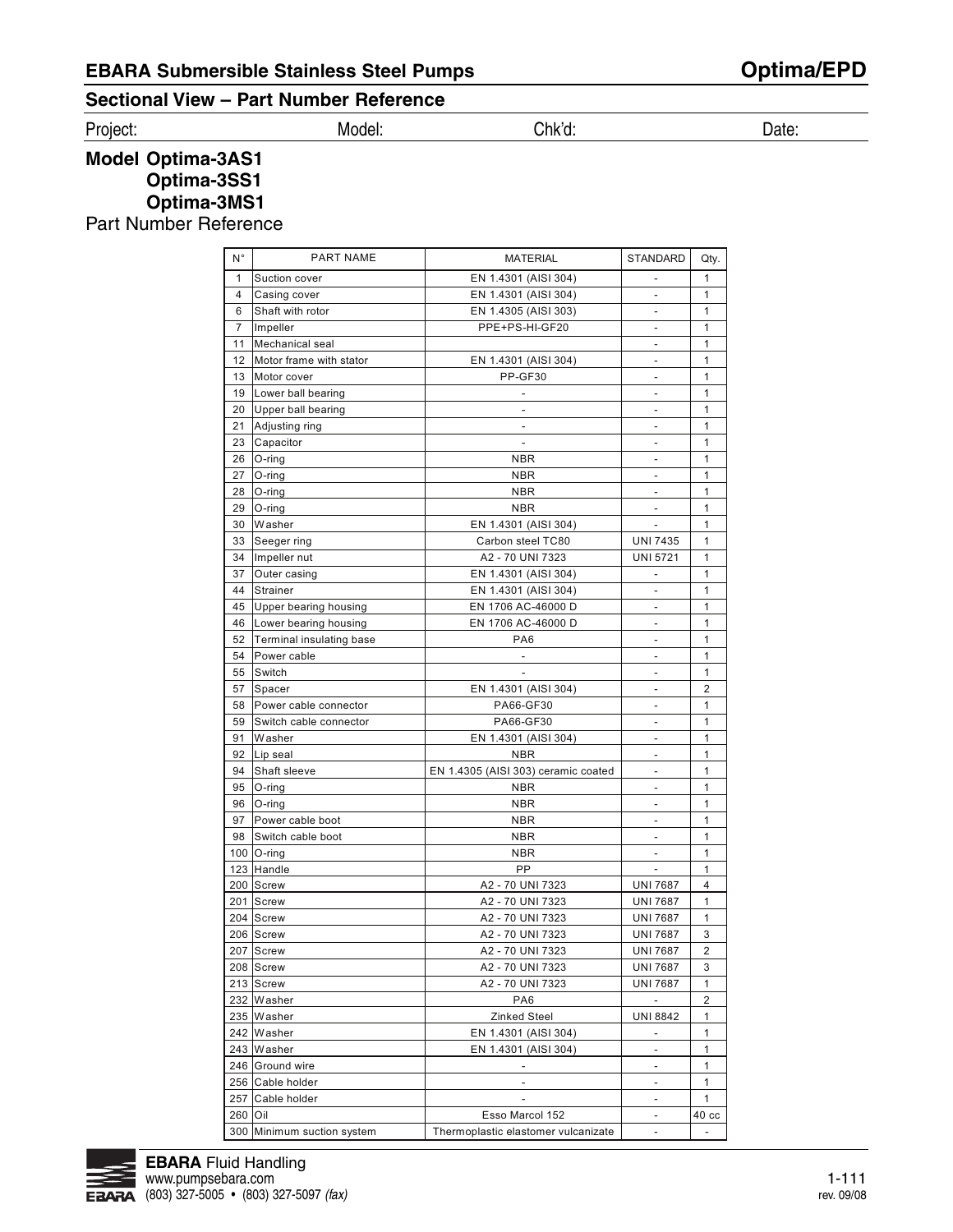

**EBARA**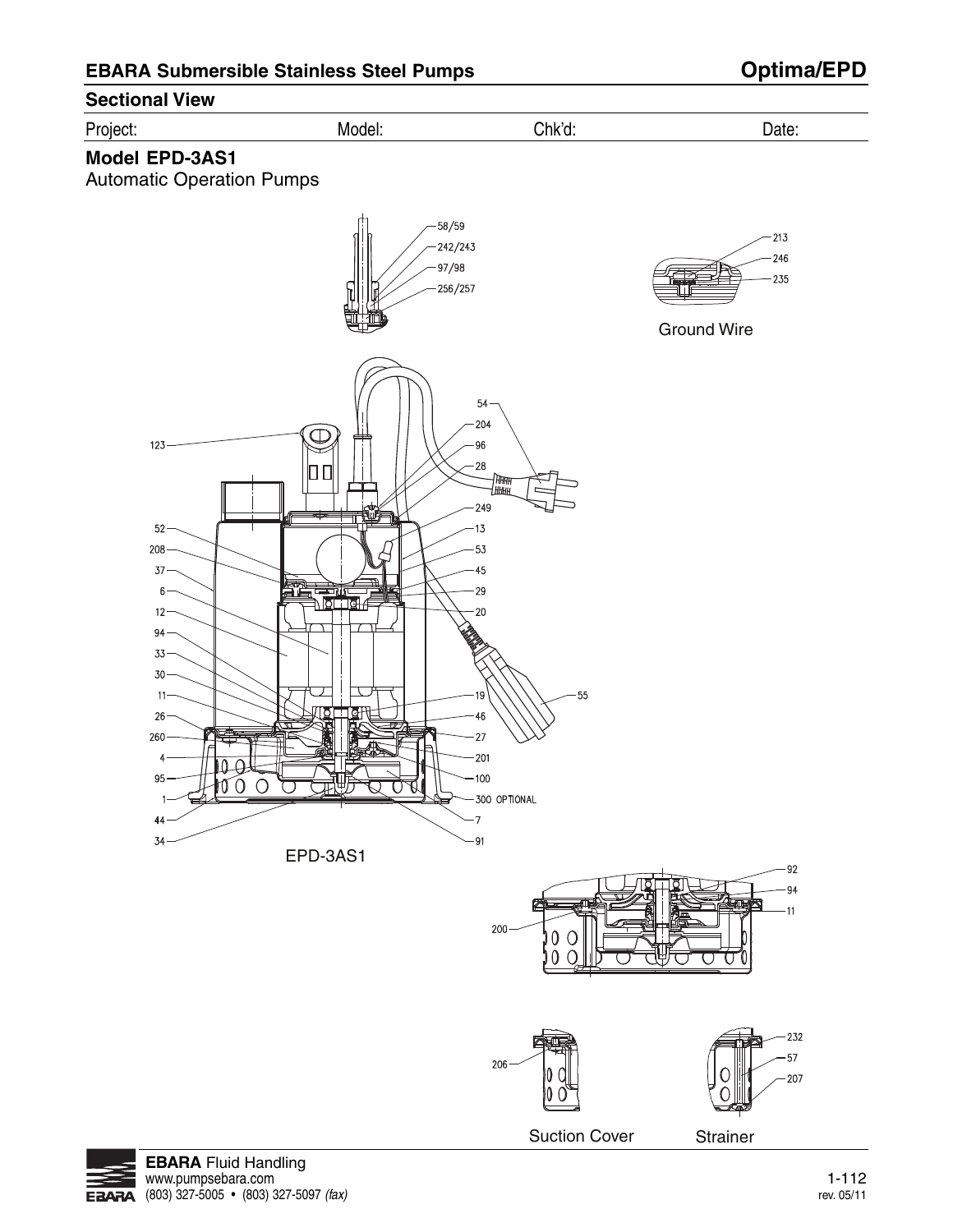# **EBARA Submersible Stainless Steel Pumps Optima/EPD**

### **Sectional View – Part Number Reference**

Project: Model: Chk'd: Date:

### **Model EPD-3AS1 EPD-3MS1**

| N°             | <b>PART NAME</b>         | MATERIAL                              | <b>STANDARD</b>              | Qty.             |
|----------------|--------------------------|---------------------------------------|------------------------------|------------------|
| 1              | Suction cover            | EN 1.4301 (AISI 304)                  |                              | $\mathbf{1}$     |
| 4              | Casing cover             | EN 1.4301 (AISI 304)                  | $\overline{\phantom{a}}$     | 1                |
| 6              | Shaft with rotor         | EN 1.4305 (AISI 303)                  | $\overline{\phantom{a}}$     | 1                |
| $\overline{7}$ | Impeller                 | EN 1.4301 (AISI 304)                  |                              | $\mathbf{1}$     |
| 11             | Mechanical seal          |                                       | $\blacksquare$               | 1                |
| 12             | Motor frame with stator  | EN 1.4301 (AISI 304)                  | $\frac{1}{2}$                | 1                |
| 13             | Motor cover              | EN 1.4301 (AISI 304)                  | $\overline{\phantom{a}}$     | 1                |
| 19             | Lower ball bearing       |                                       | $\overline{\phantom{a}}$     | 1                |
| 20             | Upper ball bearing       | $\overline{\phantom{a}}$              | $\overline{\phantom{a}}$     | 1                |
| 21             | Adjusting ring           |                                       | $\overline{\phantom{a}}$     | 1                |
| 23             | Capacitor                | $\overline{\phantom{a}}$              | $\qquad \qquad \blacksquare$ | 1                |
| 26             | O-ring                   | NBR                                   | $\overline{\phantom{a}}$     | 1                |
| 27             | O-ring                   | NBR                                   | $\overline{\phantom{a}}$     | 1                |
| 28             | O-ring                   | <b>NBR</b>                            | $\overline{a}$               | 1                |
| 29             | O-ring                   | <b>NBR</b>                            | $\overline{a}$               | 1                |
| 30             | Washer                   | EN 1.4301 (AISI 304)                  | $\overline{\phantom{a}}$     | 1                |
| 33             | Seeger ring              | Carbon steel TC80                     | <b>UNI 7435</b>              | 1                |
| 34             | Impeller nut             | A2 - 70 UNI 7323                      | <b>UNI 5721</b>              | 1                |
| 37             | Pump casing              | EN 1.4301 (AISI 304)                  |                              | 1                |
| 44             | Strainer                 | EN 1.4301 (AISI 304)                  | $\overline{\phantom{a}}$     | 1                |
| 45             | Upper bearing housing    | EN 1706 AC-46000 D                    | $\overline{a}$               | 1                |
| 46             | Lower bearing housing    | EN 1706 AC-46000 D                    | $\overline{\phantom{a}}$     | 1                |
| 52             | Terminal insulating base | PA6                                   | $\overline{\phantom{a}}$     | 1                |
| 53             | Terminal insulating box  | PA <sub>6</sub>                       | $\qquad \qquad \blacksquare$ | 1                |
| 54             | Power cable              | $\overline{\phantom{a}}$              | $\overline{\phantom{a}}$     | 1                |
| 55             | Switch                   |                                       | $\overline{\phantom{a}}$     | 1                |
| 57             | Spacer                   | EN 1.4301 (AISI 304)                  | $\overline{\phantom{a}}$     | 2                |
| 58             | Power cable connector    | OT 58 UNI 5705-65 Nickel-plated Brass | $\overline{a}$               | 1                |
| 59             | Switch cable connector   | OT 58 UNI 5705-65 Nickel-plated Brass | $\overline{\phantom{a}}$     | 1                |
| 91             | Washer                   | EN 1.4301 (AISI 304)                  | $\overline{\phantom{a}}$     | 1                |
| 92             | Lip seal                 | <b>NBR</b>                            | $\overline{\phantom{a}}$     | 1                |
| 94             | Shaft sleeve             | EN 1.4305 (AISI 303) ceramic coated   | $\overline{a}$               | 1                |
| 95             | O-ring                   | <b>NBR</b>                            | $\overline{\phantom{a}}$     | 1                |
| 96             | O-ring                   | <b>NBR</b>                            | $\overline{\phantom{a}}$     | $\mathbf{1}$     |
| 97             | Power cable connector    | NBR                                   | $\qquad \qquad \blacksquare$ | 1                |
| 98             | Switch cable connector   | NBR                                   | $\overline{a}$               | 1                |
| 100            | O-ring                   | NBR                                   |                              | $\mathbf{1}$     |
| 123            | Handle                   | PP                                    | $\blacksquare$               | 1                |
| 200            | Screw                    | A2 - 70 UNI 7323                      | <b>UNI 7687</b>              | 4                |
| 201            | Screw                    | A2 - 70 UNI 7323                      | <b>UNI 7687</b>              | 1                |
| 204            | Screw                    | A2 - 70 UNI 7323                      | <b>UNI 7687</b>              | 1                |
|                | 206   Screw              | A2 - 70 UNI 7323                      | <b>UNI 7687</b>              | 3                |
| 207            | Screw                    | A2 - 70 UNI 7323                      | <b>UNI 7687</b>              | 2                |
| 208            | Screw                    | A2 - 70 UNI 7323                      | <b>UNI 7687</b>              | 3                |
|                | 213   Screw              | A2 - 70 UNI 7323                      | <b>UNI 7687</b>              | 1                |
| 232            | Washer                   | PA <sub>6</sub>                       | $\overline{\phantom{a}}$     | 1                |
| 235            | Washer                   | Zinked Steel                          | <b>UNI 8842</b>              | 1                |
| 242            | Washer                   | EN 1.4301 (AISI 304)                  |                              | 1                |
| 243            | Washer                   | EN 1.4301 (AISI 304)                  | $\overline{\phantom{a}}$     | 1                |
| 246            | Ground wire              | $\overline{\phantom{a}}$              | $\overline{\phantom{a}}$     | 1                |
| 256            | Strain relief            | $\overline{\phantom{a}}$              | $\overline{\phantom{a}}$     | 1                |
| 257            | Strain relief            |                                       | $\overline{a}$               | $\mathbf{1}$     |
| 260            | Oil                      | Esso Marcol 152                       |                              | 40 <sub>cc</sub> |
|                |                          |                                       | $\overline{\phantom{a}}$     |                  |
| 300            | Minimum suction system   | Thermoplastic elastomer vulcanizate   | $\overline{a}$               |                  |

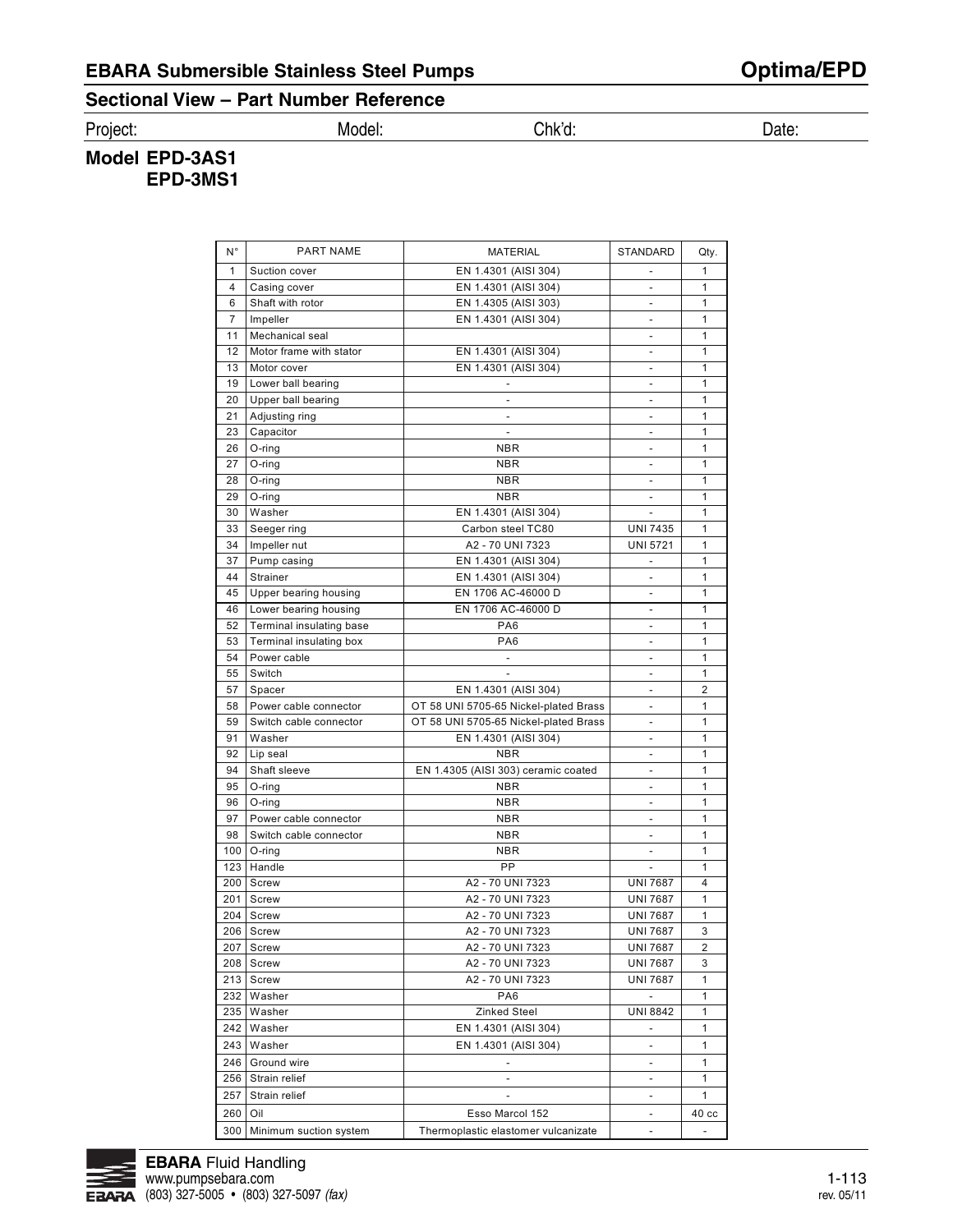## **Sectional View**

| $\overline{\phantom{0}}$<br>یں ر<br>⊶יי | w<br>. | .nĸ<br>______ |  |
|-----------------------------------------|--------|---------------|--|
|                                         |        |               |  |

### **Automatic Type Output 1 /2 HP to 3 /4 HP (Single Phase)**



| Part     | Part                   |                 | <b>ASTM, AISI</b> | No. for | Part     | Part                |                 | <b>ASTM, AISI</b> | No. for |
|----------|------------------------|-----------------|-------------------|---------|----------|---------------------|-----------------|-------------------|---------|
| No.      | <b>Name</b>            | <b>Material</b> | Code              | 1 Unit  | No.      | <b>Name</b>         | <b>Material</b> | Code              | 1 Unit  |
| 007      | <b>Outer Casing</b>    | 304 Stainless   | <b>AISI 304</b>   |         | 801      | Rotor               |                 |                   |         |
| 009      | <b>Suction Cover</b>   | 304 Stainless   | <b>AISI 304</b>   |         | 802      | <b>Stator</b>       |                 |                   |         |
| 016      | Seal Cover             | 304 Stainless   | <b>AISI 304</b>   |         | 809      | Capacitor           |                 |                   |         |
| 021      | Impeller               | 304 Stainless   | <b>AISI 304</b>   |         | 811      | Submersible Cable   |                 |                   |         |
| 039      | Key                    | 304 Stainless   | <b>AISI 304</b>   |         | 814      | <b>Motor Frame</b>  | 304 Stainless   | <b>AISI 304</b>   |         |
| 048      | Impeller Nut           | 304 Stainless   | <b>AISI 304</b>   | set     | 816      | <b>Bracket</b>      | 304 Stainless   | <b>AISI 304</b>   |         |
| $*111-1$ | <b>Mechanical Seal</b> |                 |                   | set     | 817      | <b>Bracket</b>      | 304 Stainless   | <b>AISI 304</b>   |         |
| $*111-2$ | <b>Mechanical Seal</b> |                 |                   | set     | 830      | Shaft               | 303 Stainless   | AISI 303          |         |
| 120      | <b>Connection Band</b> | 304 Stainless   | <b>AISI 304</b>   |         | 842      | <b>Motor Cover</b>  |                 |                   |         |
| 200      | <b>Lifting Hanger</b>  | 304 Stainless   | <b>AISI 304</b>   | 1       | $*849-1$ | <b>Ball Bearing</b> |                 |                   |         |
| 244      | <b>Strainer</b>        | 304 Stainless   | <b>AISI 304</b>   |         | *849-2   | <b>Ball Bearing</b> |                 |                   |         |
| 262      | <b>Float Switch</b>    |                 |                   |         | 862      | Cable Boot          | <b>NBR</b>      |                   |         |

\* **Recommended spare parts**

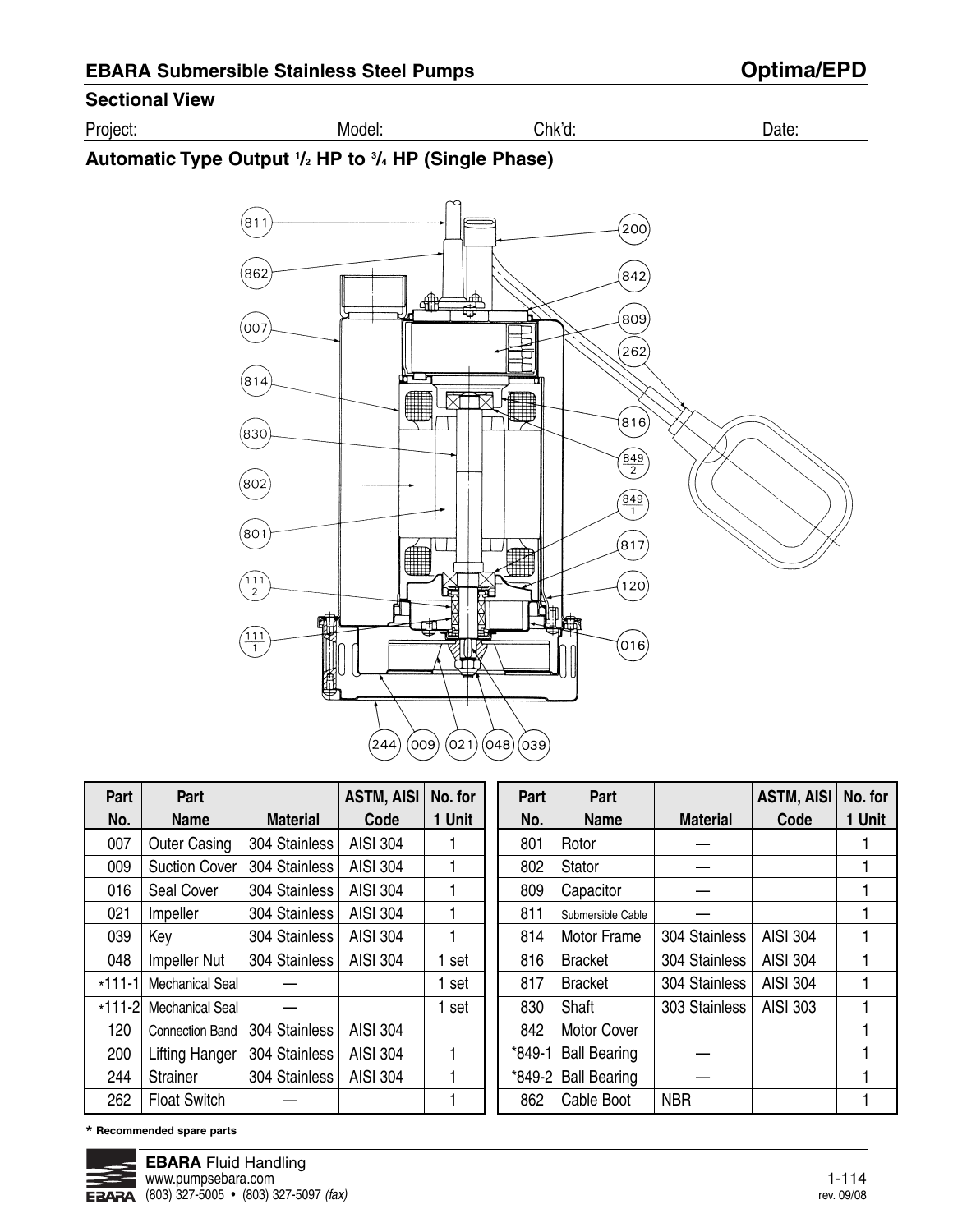

Refer to page 111 for Material Details.

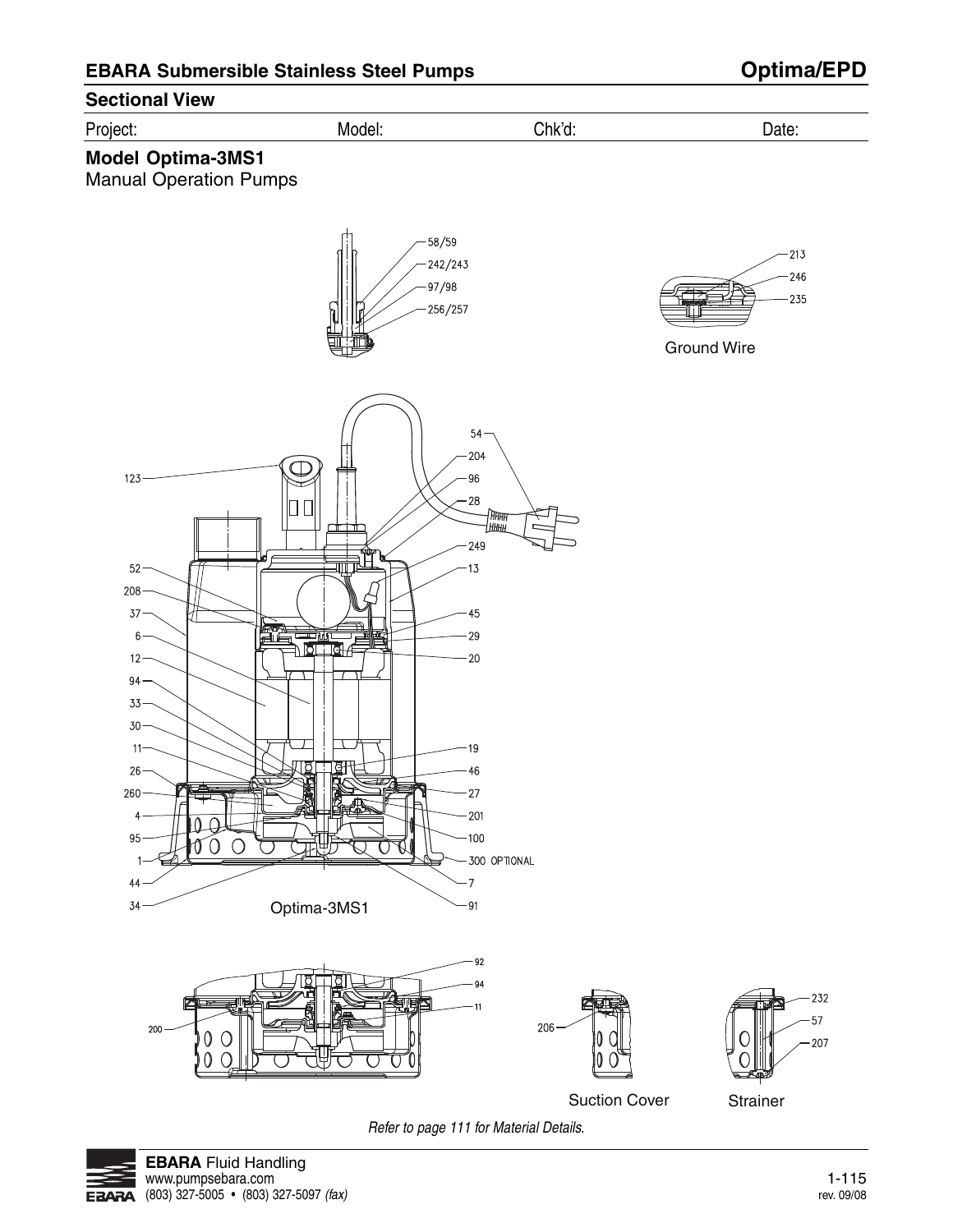

Refer to page 113 for Material Details.

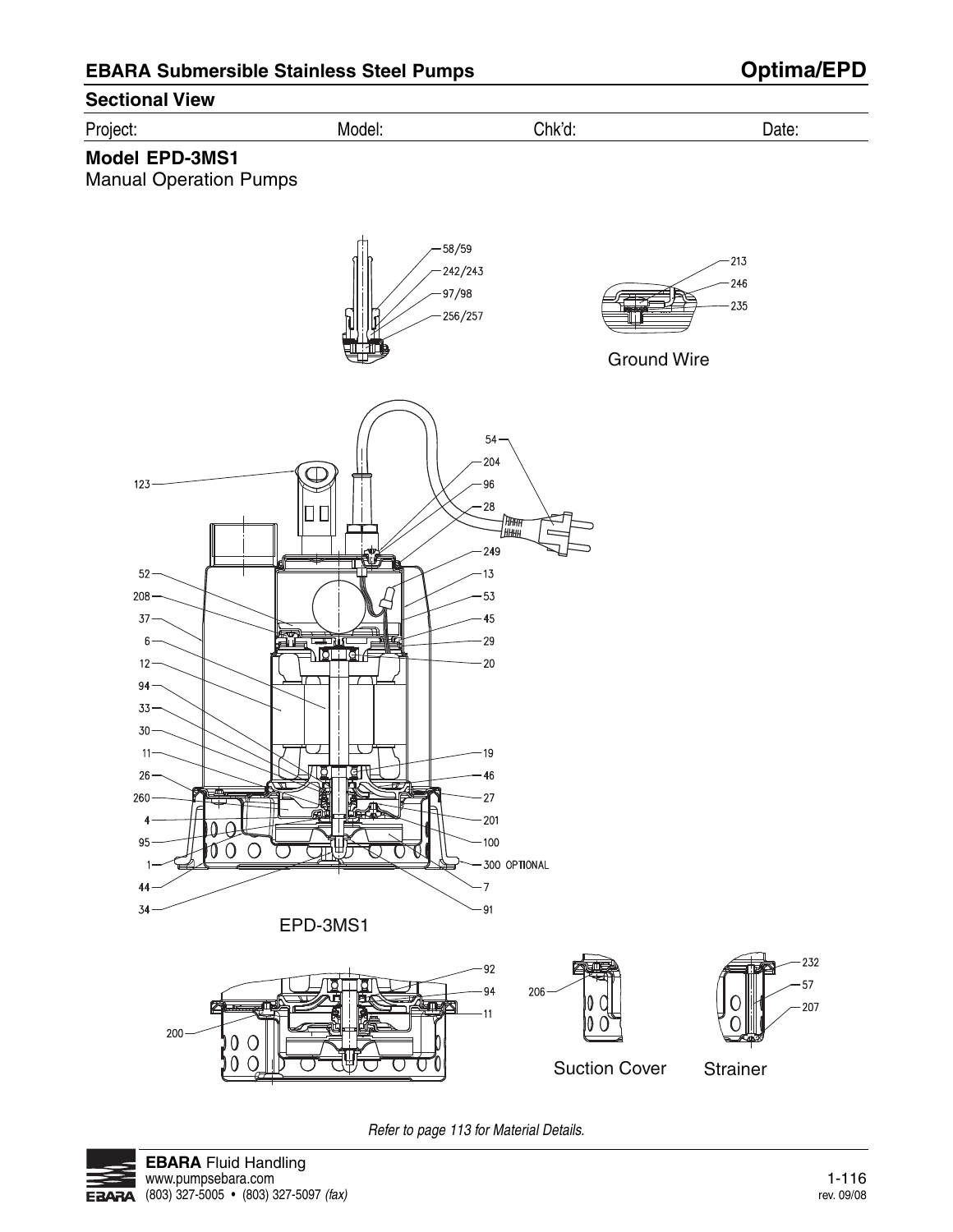## **Sectional View**

| $\overline{\phantom{a}}$<br>$\sim$ $\sim$ $\sim$<br>.<br>، ۱⊔۱۱ | wı<br>____ | . . $n$ k $^{\prime}$ $^{\prime}$ | 1ctc<br>11 F<br> |
|-----------------------------------------------------------------|------------|-----------------------------------|------------------|
|                                                                 |            |                                   |                  |

### **Manual Type Output 1 /2 HP to 3 /4 HP (Single Phase)**



| Part     | Part                   |                 | <b>ASTM, AISI</b> | No. for     | Part     | Part                |                 | <b>ASTM, AISI</b> | No. for |
|----------|------------------------|-----------------|-------------------|-------------|----------|---------------------|-----------------|-------------------|---------|
| No.      | <b>Name</b>            | <b>Material</b> | Code              | <b>Unit</b> | No.      | <b>Name</b>         | <b>Material</b> | Code              | 1 Unit  |
| 007      | <b>Outer Casing</b>    | 304 Stainless   | <b>AISI 304</b>   |             | 802      | Stator              |                 |                   |         |
| 009      | Inner Casing           | 304 Stainless   | <b>AISI 304</b>   |             | 809      | Capacitor           |                 |                   |         |
| 016      | Seal Cover             | 304 Stainless   | <b>AISI 304</b>   |             | 811      | Submersible Cable   |                 |                   |         |
| 021      | Impeller               | 304 Stainless   | <b>AISI 304</b>   |             | 814      | Motor Frame         | 304 Stainless   | <b>AISI 304</b>   |         |
| 039      | Key                    | 304 Stainless   | <b>AISI 304</b>   |             | 816      | <b>Bracket</b>      | 304 Stainless   | <b>AISI 304</b>   |         |
| 048      | Impeller Nut           | 304 Stainless   | <b>AISI 304</b>   | set         | 817      | <b>Bracket</b>      | 304 Stainless   | <b>AISI 304</b>   |         |
| $*111-1$ | <b>Mechanical Seal</b> |                 |                   | set         | 830      | Shaft               | 303 Stainless   | AISI 303          |         |
| $*111-2$ | Mechanical Seal        |                 |                   | set         | 842      | Motor Cover         |                 |                   |         |
| 120      | <b>Connection Band</b> | 304 Stainless   | <b>AISI 304</b>   |             | $*849-1$ | <b>Ball Bearing</b> |                 |                   |         |
| 200      | <b>Lifting Hanger</b>  | 304 Stainless   | <b>AISI 304</b>   |             | *849-2   | <b>Ball Bearing</b> |                 |                   |         |
| 244      | <b>Strainer</b>        | 304 Stainless   | <b>AISI 304</b>   |             | 862      | Cable Boot          | <b>NBR</b>      |                   |         |
| 801      | Rotor                  |                 |                   |             |          |                     |                 |                   |         |

\* **Recommended spare parts**